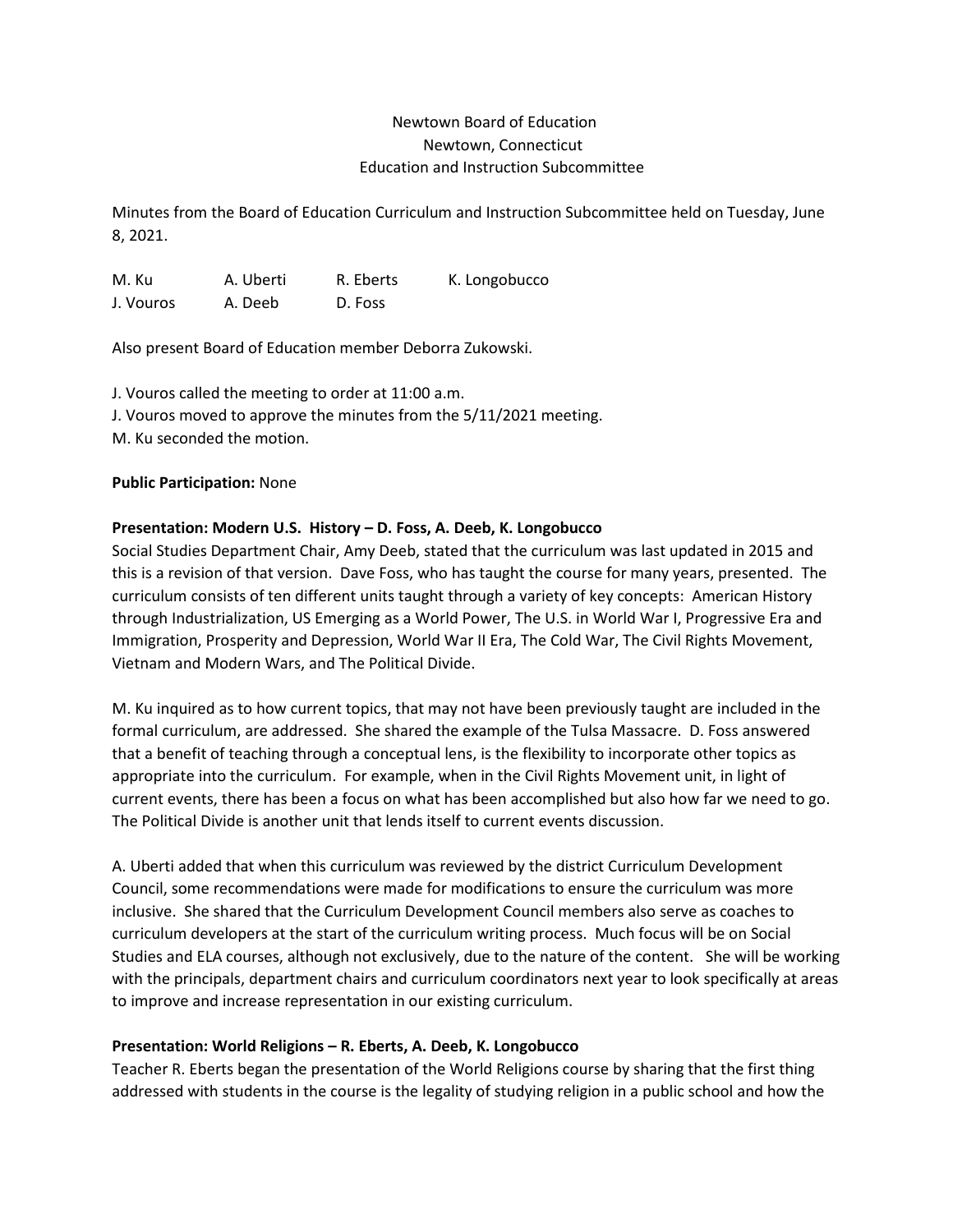content must be taught using the 3-part test: impersonal academic study, goal is always education and never indoctrination. In this course, every unit is taught through the same lens, identity. There is a beginning unit, What is Religion?, followed by units of study of the following religions: Judaism, Christianity, Islam, Hinduism, and Buddhism, followed by a culminating activity to reformulate the answer to the first unit to answer the question, What is Religion?

M. Ku asked about the composition of the students who take the course. R. Eberts responded that World Religion is an elective course offered at the honors, CP and co-taught levels. There is no AP level.

## **Summary of Upcoming Curriculum Writing – A. Uberti**

There are over 20 curriculum projects set to launch on June  $16<sup>th</sup>$ . Kindergarten Reading and Writing will get underway and once completed, the full K-4 Reading and Writing curricula will be complete. Other projects underway June  $16^{th}$  through June  $25^{th}$  are as follows: Grade 5, 6, 7 and 8 Social Studies, Grade 6 Spanish, Grade 5, 6, 7 and 8 ELA, as well as Library Media, Tech Ed and Computer Integration for grades 7 and 8. Curriculum work will also begin on the two new middle school courses of Kitchen Science and Project Adventure and Beyond. At the high school work will continue on both Medical and Business Spanish, Latin I and II, the sophomore courses English courses Composition and English II, and Health I and II. Work will also begin on developing a pilot Executive Functioning course and the high school. There will likely be a decrease in the overall number of curriucula moving forward to the board as not all of these courses are expected to be completed this summer.

## **Assistant Superintendent Updates – A. Uberti**

A. Uberti provided an update on EduClimber, a new student data warehouse. Training has begun for teams from each of the seven schools. The teams include principals, the assistant principals and/or lead teachers, math specialists, language arts consultants. At the high school, in lieu of math and language arts specialists, there will be two assistant principals and the director of counseling. These core teams will be the point persons for training that will ultimately occur at the building level. There are 4 3-hour training sessions that will conclude on June  $17<sup>th</sup>$ , allowing the summer to work with the principals on data protocols and expectations for next year. A. Uberti expects to present EduClimber to C & I next year.

Teachers for the new courses at the middle school have been named: Ron Chivinsky, current 8<sup>th</sup> grade social studies teacher will teach Project Adventure and Beth Iaciafano, current 8<sup>th</sup> grade science teacher will teach Kitchen Science. A. Uberti is collaborating with T. Einhorn and J. Ross to support them as they develop these new courses.

There has been considerable interest in our summer school program offerings. There was a question from a Board member regarding if we offered programs both in person and virtually. Initially both options were offered. However, most virtual options were eliminated due to lack of interest. Fundations' Ready to Rise program is being offered through our summer school programming for our rising first and second graders. The response for this has been tremendous.